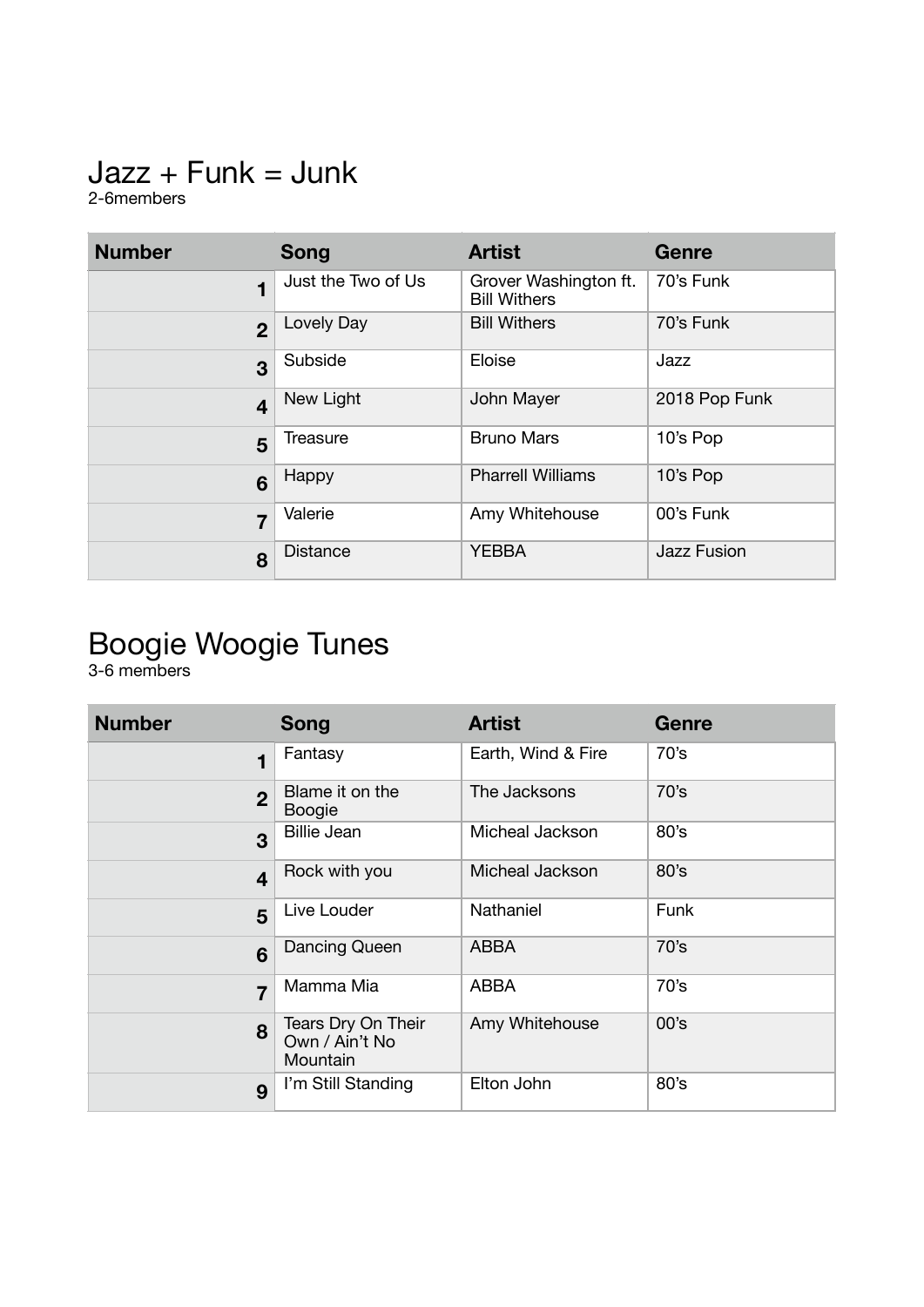#### 70's & 80's Hits

3-6 members

| <b>Number</b>           | Song                           | <b>Artist</b>          | <b>Genre</b> |
|-------------------------|--------------------------------|------------------------|--------------|
| 1                       | I Will Survive                 | Gloria Gaynor          | 80's         |
| $\overline{2}$          | I Wanna Dance with<br>Somebody | <b>Whitney Houston</b> | 80's         |
| 3                       | Money! Money!<br>Money!        | <b>ABBA</b>            | 70's         |
| $\overline{\mathbf{4}}$ | Girls Just Wanna<br>Have Fun   | Cindy Lauper           | 80's         |
| 5                       | <b>Nutbush City Limits</b>     | <b>Tina Turner</b>     | 80's         |
| 6                       | Y.M.C.A                        | <b>Village People</b>  | 70's         |
| $\overline{7}$          | Livin' on a Prayer             | Bon Jovi               | 80's         |
| 8                       | <b>Walking on Sunshine</b>     | Katrina & The Waves    | 80's         |

### Pops and Bops

3-6 members

| <b>Number</b>           | <b>Song</b>               | <b>Artist</b>            | <b>Genre</b> |
|-------------------------|---------------------------|--------------------------|--------------|
| 1                       | Can't Stop The<br>Feeling | <b>Justin Timberlake</b> | 80's         |
| $\overline{2}$          | Cake by the Ocean         | <b>DNCE</b>              | 80's         |
| 3                       | Moves Like Jagger         | Maroon 5                 | 70's         |
| $\overline{\mathbf{4}}$ | <b>Bad Romance</b>        | Lady Gaga                | 80's         |
| 5                       | Shape of You              | <b>Ed Sheeran</b>        | 80's         |
| 6                       | Rolling in the Deep       | Adele                    | 70's         |
| $\overline{7}$          | Price Tag                 | Jessie J                 | 80's         |
| 8                       | Call Me Maybe             | Carly Rae Jepsen         | 80's         |
| 9                       | <b>Uptown Funk</b>        | <b>Bruno Mars</b>        | Pop          |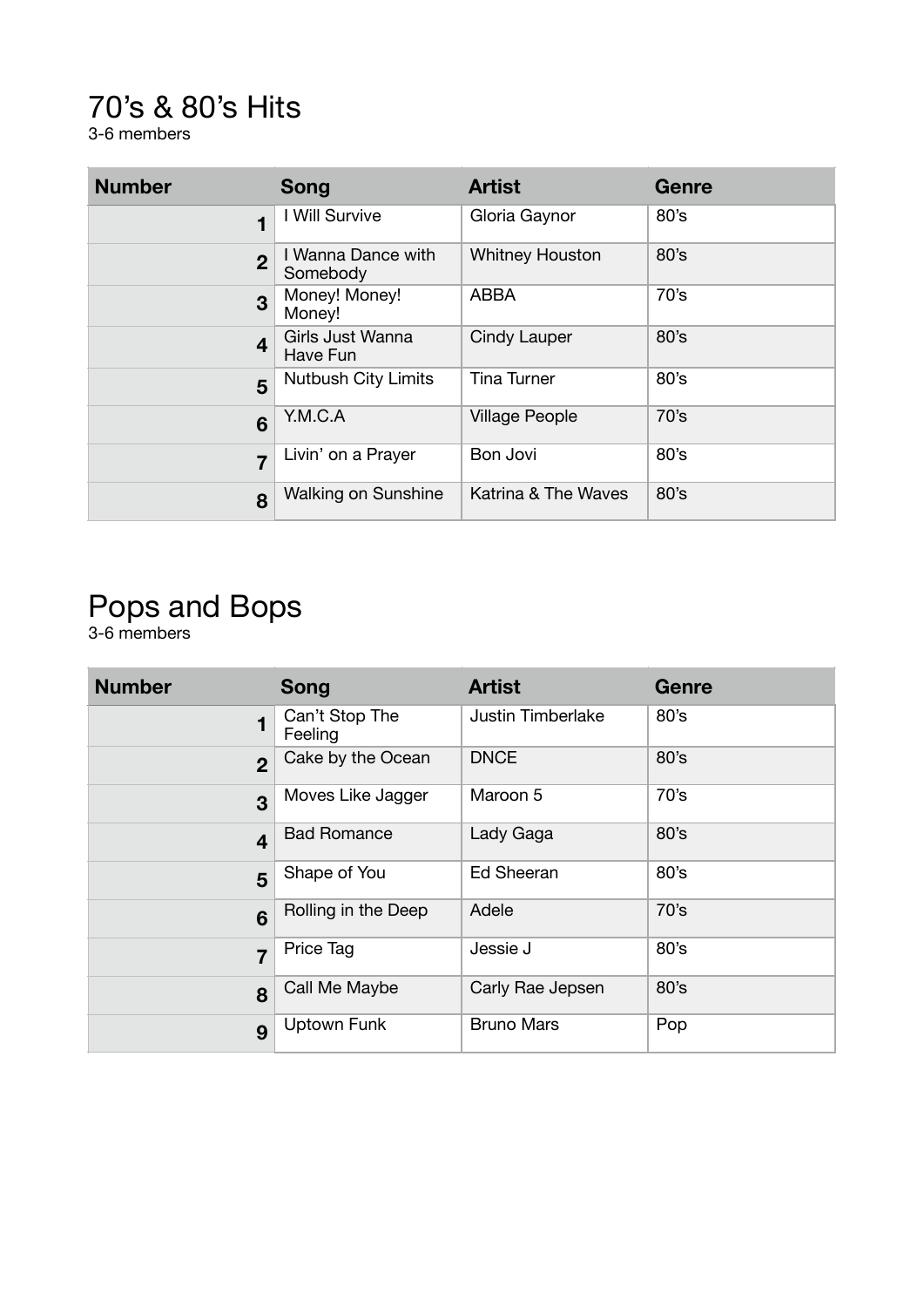### Wedding Love Songs

2-6 members

| <b>Number</b>           | <b>Song</b>                              | <b>Artist</b>                               | Genre          |
|-------------------------|------------------------------------------|---------------------------------------------|----------------|
| $\overline{\mathbf{1}}$ | All of Me                                | John Legend                                 | Love Pop       |
| 2 <sup>1</sup>          | All The Things You<br>Are                | Vic Damone                                  | Love Jazz      |
| 3                       | At Last                                  | Etta James                                  | Love Jazz      |
| $\overline{\mathbf{4}}$ | Ave Maria                                | Schubert / Franz                            | Love Classical |
| 5                       | <b>Blue Skies</b>                        | Fitzgerald / Cassidy                        | Love Jazz      |
| 6                       | <b>Cabin Fever</b>                       | <b>Jaden Smith</b>                          | Love Pop       |
| $\overline{7}$          | Can't Help Falling In<br>Love With You   | Presley / Buble                             | Love Pop       |
| 8                       | Can't Take My Eyes<br>Off Of You         | Frankie Valli or Ms<br>Lauryn Hill          | Love Pop       |
| 9                       | <b>Cheek To Cheek</b>                    | Fitzgerald / Cassidy                        | Love Jazz      |
| 10                      | Come Fly With Me                         | <b>Frank Sinatra</b>                        | Love Jazz      |
| 11                      | Crazy Little Thing<br><b>Called Love</b> | Queen / Buble                               | Love Jazz      |
| 12                      | Deep Purple                              | <b>Peter DeRose</b>                         | Love Jazz      |
| 13                      | Dream A Little Dream<br>Of Me            | Ella Fitzgerald                             | Love Jazz      |
| 14                      | Four                                     | Alaskan Tapes                               | Love Jazz      |
| 15                      | Fever                                    | Eva Cassidy                                 | Love Jazz      |
| 16                      | Fly Me To The Moon                       | <b>Frank Sinatra</b>                        | Love Jazz      |
| 17                      | Frim Fram                                | Diana Krall                                 | Love Jazz      |
| 18                      | I'm Glad There Is You                    | <b>Emilie-Clarie Barlow</b>                 | Love Jazz      |
| 19                      | I'm Yours                                | Jason Mraz                                  | Love Jazz      |
| 20                      | Isn't She Lovely                         | <b>Stevie Wonder</b>                        | Love Jazz      |
| 21                      | It Had To Be You                         | <b>Ray Charles</b>                          | Love Jazz      |
| 22                      | I've Got A Crush On<br>You               | Ella Fitzgerald                             | Love Jazz      |
| 23                      | Just the Two of Us                       | Grover Washington ft<br><b>Bill Withers</b> | Love Jazz      |
| 24                      | La Vie En Rose                           | <b>Edith Piaf</b>                           | Love Jazz      |
| 25                      | Let's Do It                              | Ella Fitzgerald / Diana<br>Krall            | Love Jazz      |